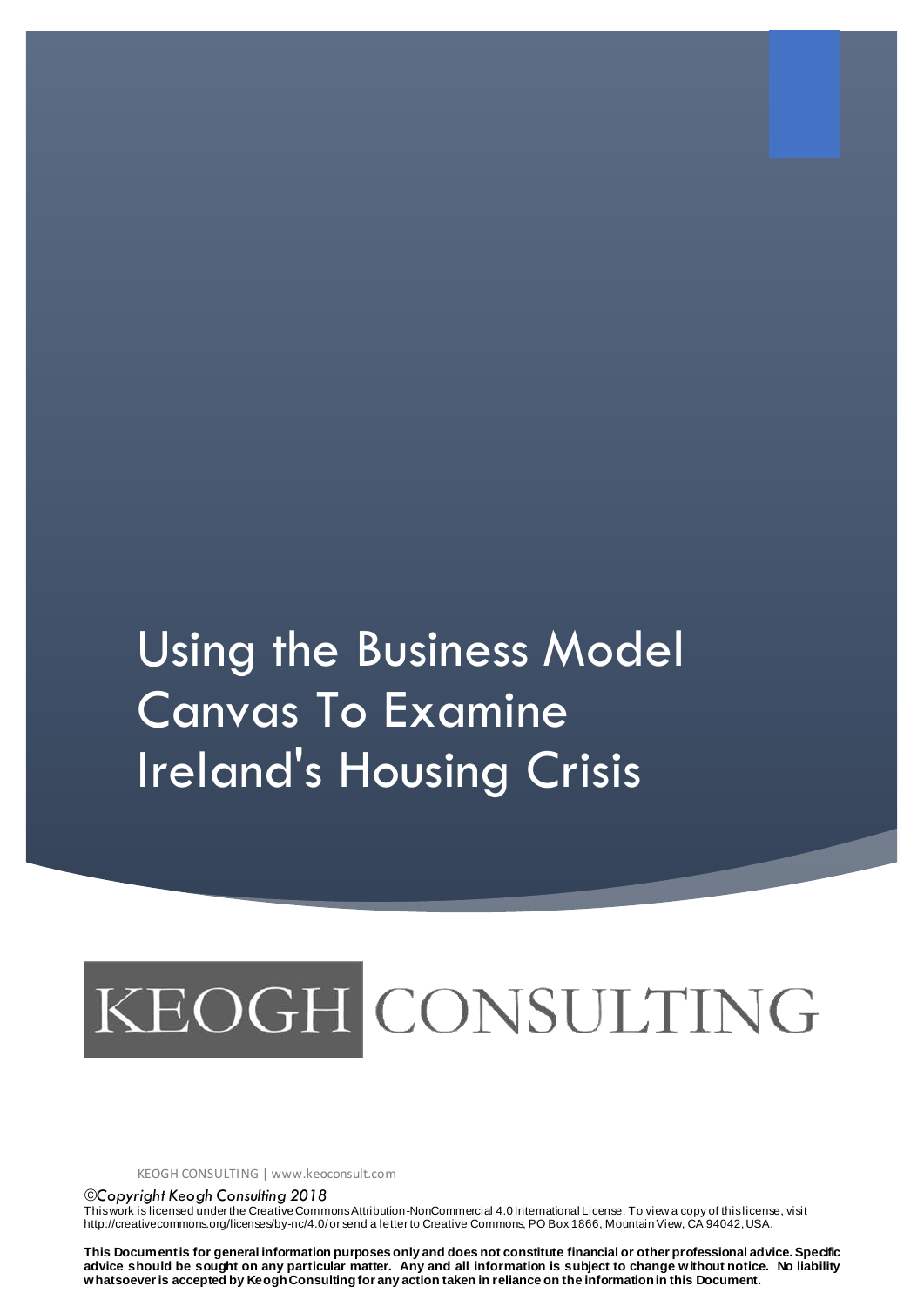## Introduction

Ireland is experiencing an ongoing chronic housing shortage which is contributing significantly to the homelessness crisis in Ireland – the critical issue needs an innovative approach to develop a solution. How can elements of the lean start-up approach used in the entrepreneurial world be used to analyse a public problem and start to develop solutions? In particular, how can a lean concept such as the Business Model Canvas<sup>1</sup> (BMC) be used to start to think about what a solution might look like and how it logically might fit together?

## Visualising a solution – the Business Model Canvas.

In general, the lean approach allows you to invest as little as possible in early, often faulty attempts at solving problems. By failing as quickly and as cheaply as possible, the right answers are arrived at more quickly and cost effectively. The Lean Startup is one way most innovators build startups and innovate inside of existing companies. As a formal method, the lean startup consists of three parts:

- The Business Model Canvas to frame hypotheses
- Customer Development to test those hypotheses in front of customers
- Agile Engineering to build Minimum Viable Products to maximise learning.

The Business Model Canvas is a strategic management and lean startup template for developing new, or, documenting existing business models. It is a visual chart with elements that describe a firm's or product's value proposition, infrastructure, customers, and finances. It assists firms in aligning their activities by illustrating potential trade-offs.

The Business Model Canvas has been a great tool for everyone from startups to large companies. Unlike an organisation chart, which describes how a company executes to deliver known products to known customers, the Business Model Canvas illustrates the iterative development of ideas that most new ventures face. The nine boxes of the canvas (see *Figure 1 - [Business Model Canvas -](#page-2-0) Online Training Website* for a simple example) let you visualise all the components needed to turn customer needs/problems into a profitable company.

## Missions in the Public/Not for Profit Sector – Revenue v Benefits

The Business Model Canvas has given a good framework to start to think about building businesses where generally the aim is to earn more money than you spend. What if you're local or central government, a public body or part of the not-for profit sector? In these cases, you don't earn money (all the time!), but you mobilise resources and a budget to solve a particular problem and create value for a given group (e.g. HSE – service recipients, GAA – players, SEAI – households & companies, Arts Council – the general public, NRA – drivers on the countries roads, etc.).

For these organisations, the canvas box labelled Revenue Streams doesn't make sense. In mission-driven organisations such as those above, there is no revenue to measure. So the first step in building a canvas for mission-driven organisations is to think about changing the Revenue Stream box in the canvas and come up with a counterpart that would provide a measure of success. This alternative can be seen to deliver benefits and can be called Mission Achievement and the overall approach the Mission Model Canvas2.

 $\overline{a}$ 

<sup>1</sup> Source: http://www.businessmodelgeneration.com/canvas/bmc

<sup>&</sup>lt;sup>2</sup> Source: Steve Blank. To recap – a mission statement is a one statement sentence describing a reason a programme or organisation exists. In the case of this issue (the housing crisis) the mission statement of government could be "to ensure that everyone in Ireland can have a home"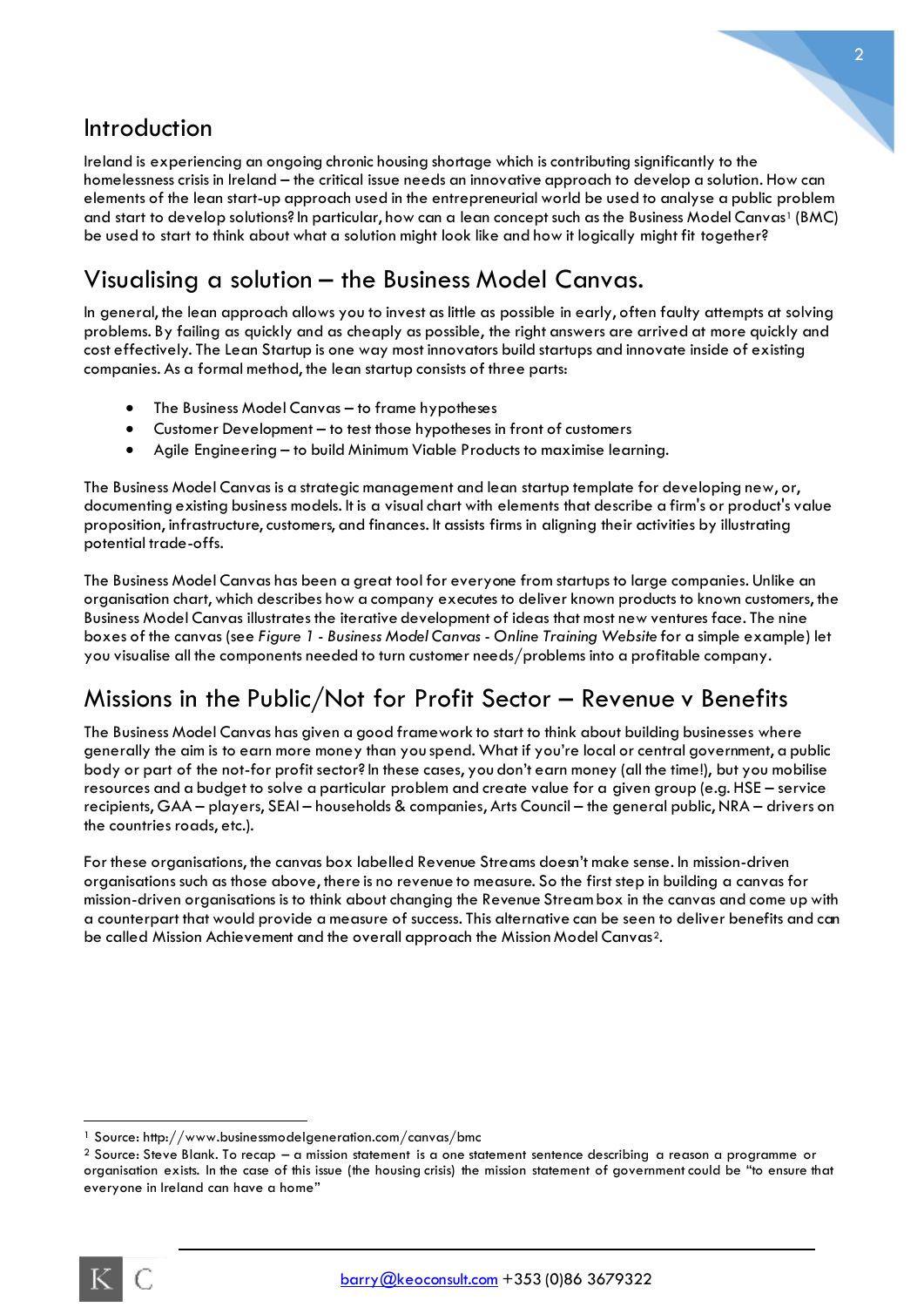

<span id="page-2-0"></span>**Figure 1 - Business Model Canvas - Online Training Website**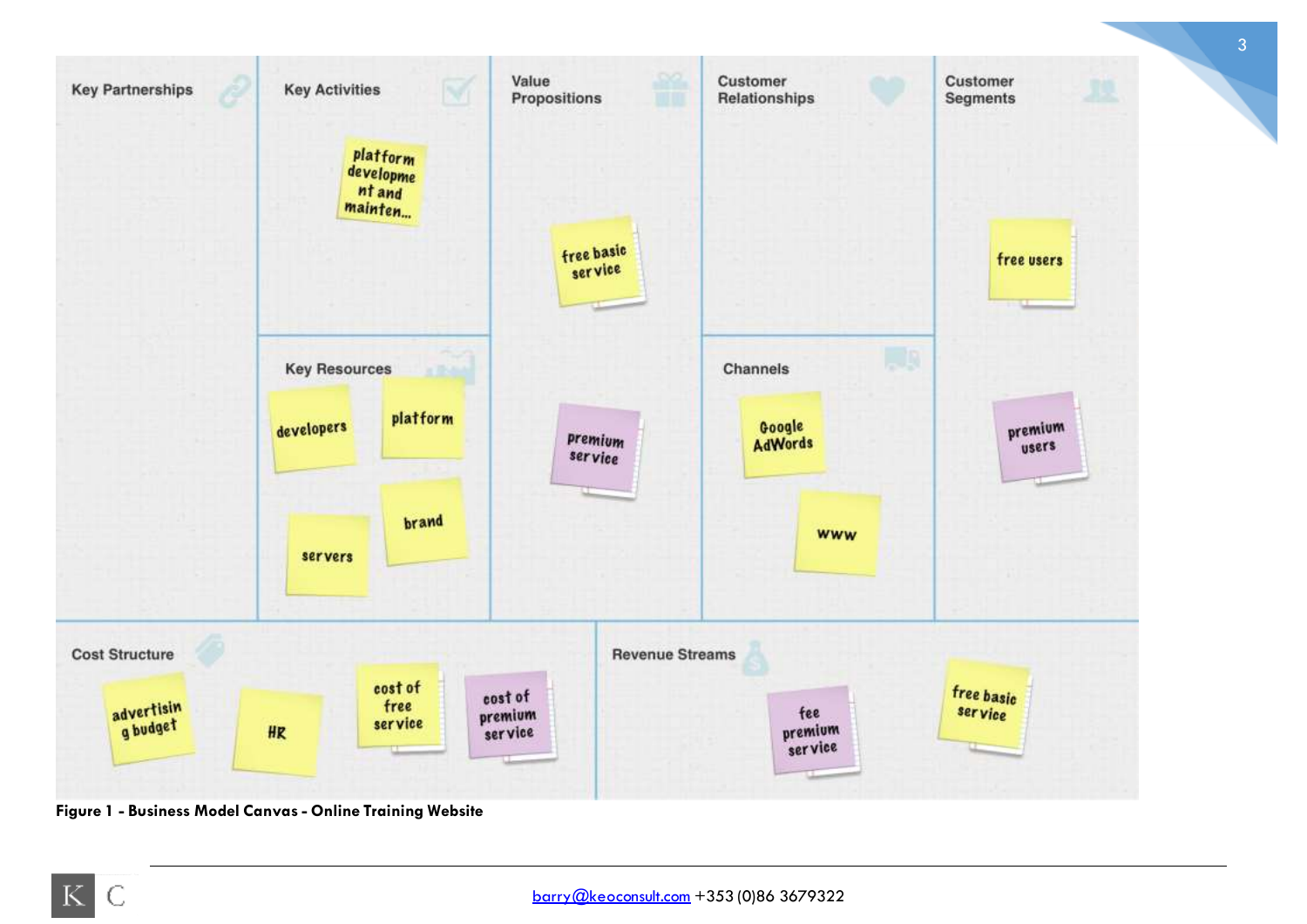

## Adapting the Business Model Canvas

With a focus on benefits delivered over revenue and profitability the Business Model Canvas needs four tweaks to make is a useful tool in this sector:

- Customer Segments is changed to Beneficiaries
- Cost Structure is changed to Programme Costs/Budget
- Channel is changed to Programme Deployment Route
- Customer Relationships is changed to Buy-In

Taking the current housing crisis as a case study the rest of this article explains the how and why of these changes to the original Business Model Canvas to make it more useful for the Public and Not-for-Profit sectors and illustrates how it could be used.

## A mission Model Canvas to examine the housing crisis

In 2016 the Government published "The Action Plan for Housing and Homelessness". Starting and building from this document I have distilled the information to prepare a Mission Model Canvas which follows as *[Figure 2](#page-4-0) - [Housing Crisis Mission Model Canvas](#page-4-0)*. This canvas serves to illustrate the approach.

#### **Customer Segments Change to Beneficiaries**

At first glance, when considering "how to ensure that everyone in Ireland can have a home", the customer appears obvious – it's people who need a home. The 'home needers' will articulate pains in terms of needing space for x# people, somewhere for kids to play safely and do their homework etc. But there are other key players involved with their own pains. Central procurement will look at how best to deliver the housing, the Department of Finance may look at the impact on the national accounts, support organisations and local government may need to worry about maintaining the housing stock if rented out and they own it, planners need to make sure the housing developments fit with local plans. So yes, 'home needers' are one customer segment, but others need to be involved before an occupier can ever see the house.

So the first insight is that in the public sector, mission models are always multi-faceted. With the goal of not only providing houses but deploying a programme of interlinked activities and supports touching a range of stakeholders which achieves all elements of the particular mission and delivers its benefits. Secondly, in the public sector there are multiple layers of customers in a value chain. Your product/service is just part of someone else's larger system. So to differentiate "customers" from the standard Business Model Canvas we'll call all the different customer segments and the layers in the housing value chain – beneficiaries.

#### **The Value Proposition Canvas**

Of all the nine boxes of the canvas, two critical parts of the model are the relationship between the Value Proposition (what is being delivered) and the beneficiaries. These two components of the business model are so important that they are given their own name Product/Market Fit. Due to the complexity of multiple beneficiaries and to get more detail about the beneficiaries gains and pains, one can use the Value Proposition Canvas<sup>3</sup> to gain some insights and develop unique solutions. This functions like a plug-in to the Mission Model Canvas, zooming in on individual value propositions to describe the interactions among these beneficiaries<sup>4</sup> key workers, at risk families, rough sleepers etc. and the product/service/solution in more detail.

<sup>4</sup> In the reference Canvas value propositions are colour coded matched to the beneficiary they look to serve.



 $\overline{a}$ 

<sup>3</sup> Source: http://www.businessmodelgeneration.com/canvas/vpc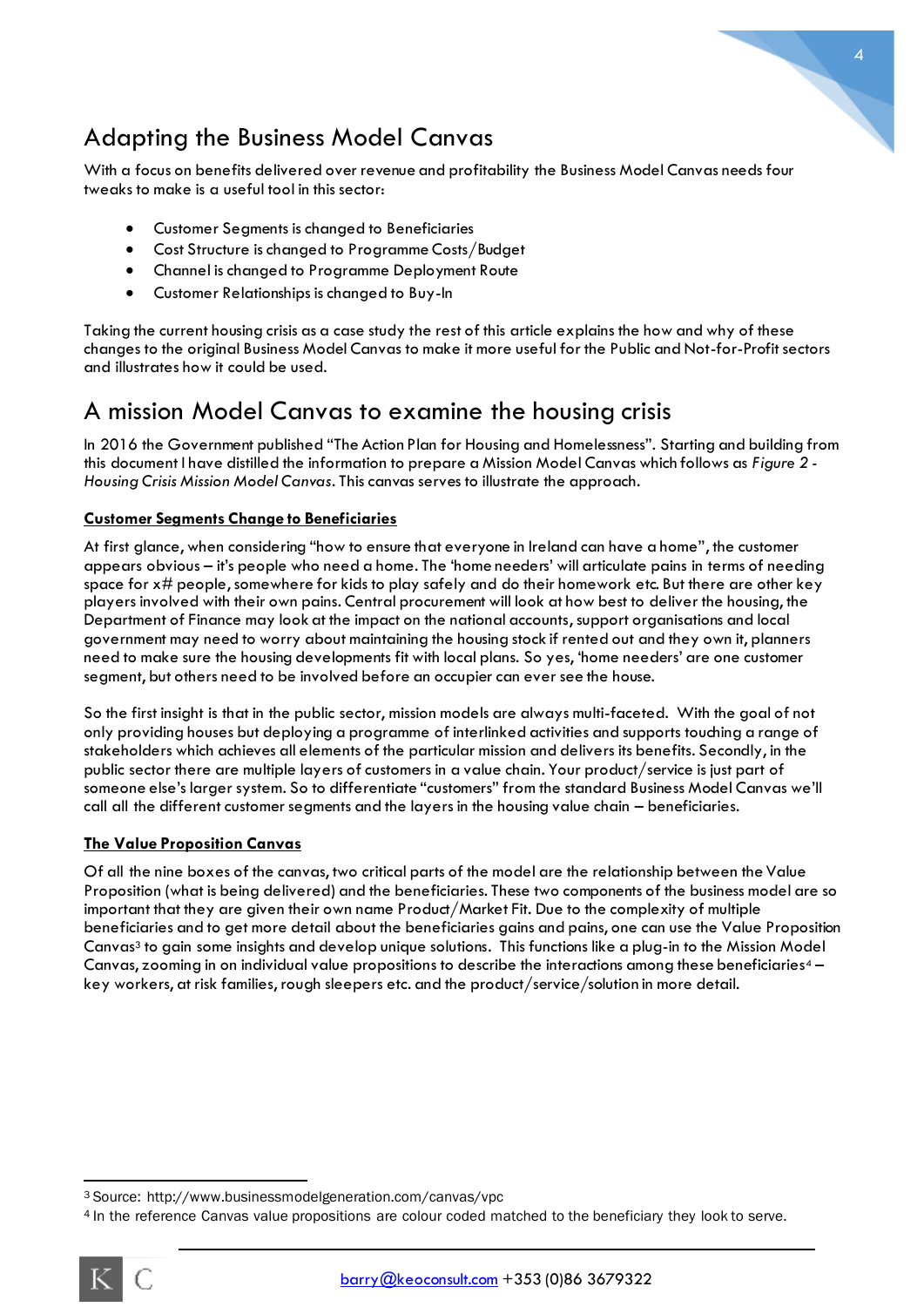

<span id="page-4-0"></span>**Figure 2 - Housing Crisis Mission Model Canvas**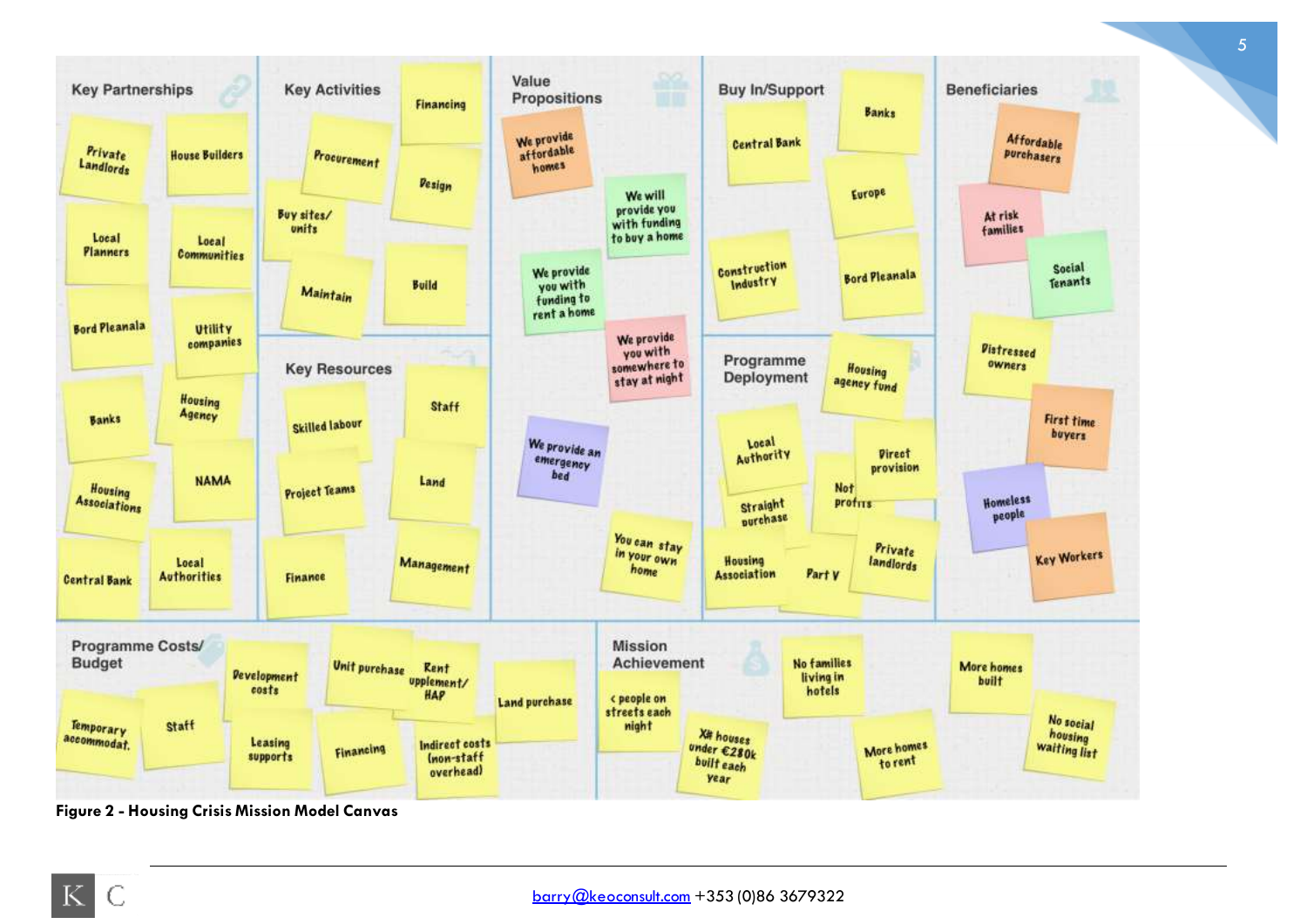## **KEOGH CONSULTING**

Using the Value Proposition Canvas with the Mission Model Canvas lets you see both the big picture at the mission model level and the detailed picture of each beneficiary at the "product/market fit" level.

In public sector business models, there will always be multiple beneficiaries – it is important that each beneficiary gets its own separate Value Proposition Canvas.

#### **Distribution Channel Changes to Deployment**

In the commercial/for-profit sector we ask, "What type of distribution channel (direct sales, online, agency, etc.) do we use to get the product/service from our company to the customer segments?" For central or local government, the question could be:

- "What will it take to deploy the product/service/solution from our current Minimum Viable Product to widespread use among people who need it?"
- "What constitutes a successful program deployment?

#### **Customer Relationships Changes to Buy-In/Support**

In an existing business, Customer Relationships are defined as establishing and maintaining a relationship to support existing customers. In a startup Customer Relationships have been redefined to answer the question: How does a company get, keep and grow customers? For the public sector, Customer Relationships can be modified to mean, "For each beneficiary (customer segment), how does the team get "Buy-In" from all the beneficiaries?", and, who needs to be supportive? In some respects, these are the stakeholders that need to be supportive of the plan proposed.

Customer discovery and consultation with stakeholders helps you understand whose buy-in is needed in order to deploy the overall programme of deliverables (legal, policy, procurement, state aid issues etc.) and how to get those stakeholders to buy in? In addition, the long-term support and maintenance of new projects need to be articulated, understood and bought-into by all of them.

At times a favourite way to kill something can be to coordinate it to death by requiring buy-in from too many people too early. How to determine who are the critical people to get buy-in from and then who are the next set required to first sustain the iterative development of future MVP's is one of the arts of entrepreneurship in the public sector.

#### **Revenue Streams Changes to Mission Achievement**

Mission Achievement is the value and benefit you are creating for the sum of all of the beneficiaries/the greater good – these benefits can be financial and non-financial, tangible and non-tangible.

It's important to distinguish between the value for individual beneficiaries (on the Value Proposition Canvas) and overall Mission Achievement. For example, Mission Achievement could be measured in a variety of ways: the number of families housed, the number of houses built, the decrease in homeless people sleeping rough each night etc. None of these are measured in euros and cents. Keep in mind, there is only Mission Achievement if it delivers value to the end beneficiary.

## Conclusion

In the public sector the metrics of success are not (at all times) revenue but Mission Achievement and the impact of a mission's benefits. This required that the Business Model Canvas be adopted so that it can be used effectively for mission based organisations.

This has been done by modifying the Business Model Canvas into a Mission Model Canvas which can be used to visualise and frame hypotheses – this involved a number of modifications:

- Changed Revenue Streams to Mission Achievement
- Changed Customer Segments to Beneficiaries
- Change Cost Structure to Programme Cost/Budget
- Change Channel to Deployment
- Change Customer Relationships to Buy-in/Support